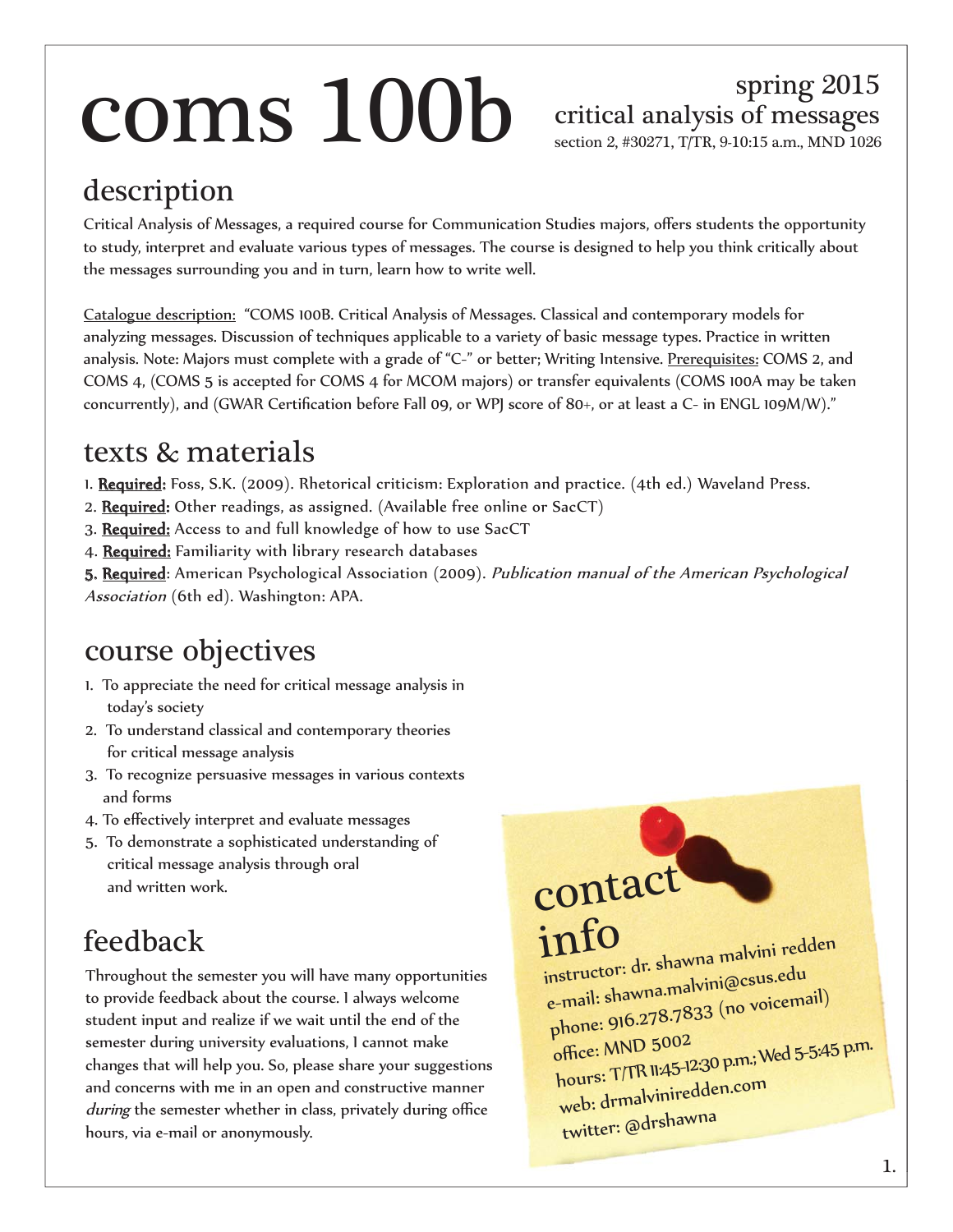# coms100b policies & requirements

#### the process of teaching & learning in coms 100b

To me, learning is an active process which means that in this class, YOU will be directly involved through discussion, activity and collaboration. Not only does it make the process more enjoyable (read: not boring), but your learning will be more effective, increasing your competence in the subject matter.

Effective learning happens when:

- you understand communication and critical message analysis in ways more sophisticated than when you began the course
- you are conscious of the communication choices you make when communicating, assessing claims, reading arguments and interpreting messages
- you are able to construct and explain arguments, evaluate messages, and challenge and defend claims

You will facilitate these outcomes by:

- \* mindfully completing reading and written assignments before coming to class
- being prepared and willing to share ideas and dialogue with colleagues
- looking for connections between real life experiences and the ideas and concepts encountered throughout the course to build a deep, complex understanding of communication processes

A typical class session will involve a great deal of student-to-student interaction. You will: talk about your ideas; develop, present and analyze arguments; write and share your writing; develop conceptual maps and models; and identify concepts in various media. Occasionally, I will talk for 10-15 minutes, and you'll do some note taking. As a result, there will be ample opportunity to practice relevant skills and test concepts presented.

#### late work

All assignments are due at the BEGINNING of class time on the date assigned. Essays must be submitted via TurnItIn software in advance of the deadline AND in hard copy at the beginning of class. If you will be absent when an assignment is due, you may turn the assignment in early or to send it to class with one of your colleagues. Early work may be submitted to the ComS Office in Mendocino 5014 and requires a time/date stamp. Note: Absolutely no assignments will be accepted via e-mail. Ever. Ever, ever, ever. No late work will be accepted except in extreme circumstances (read: you are in a full body cast and cannot type) and will be marked down by 50%.

#### attendance

To do well in this class (or any), you need to show up <u>on time</u> and be prepared. That said, the responsibility for attendance is entirely yours. Attendance will be taken daily at the beginning of class via sign-in sheet. You are responsible to sign the attendance sheet every day and keep track of your attendance. If you miss a class, it is your responsibility to get lecture notes or handouts from your colleagues. If you miss a class period where an assignment is due—for any reason—you assume responsibility for the zero that will be recorded. This includes papers, presentations, quizzes and exams. If you miss more than three classes, for any reason, your final grade will be lowered by 1/3 letter. Note: leaving early is equivalent to being tardy; two tardies will constitute an absence.

#### e-mail etiquette

Please remember that e-mail should be treated with the same care and respect that you would a face-to-face interaction. Compose e-mail carefully, using a pertinent subject line, an appropriate greeting and a concise message, without spelling or grammatical errors. I will attempt to return all e-mail promptly, within two business days. Messages received after 10 p.m. will not be addressed until the following day.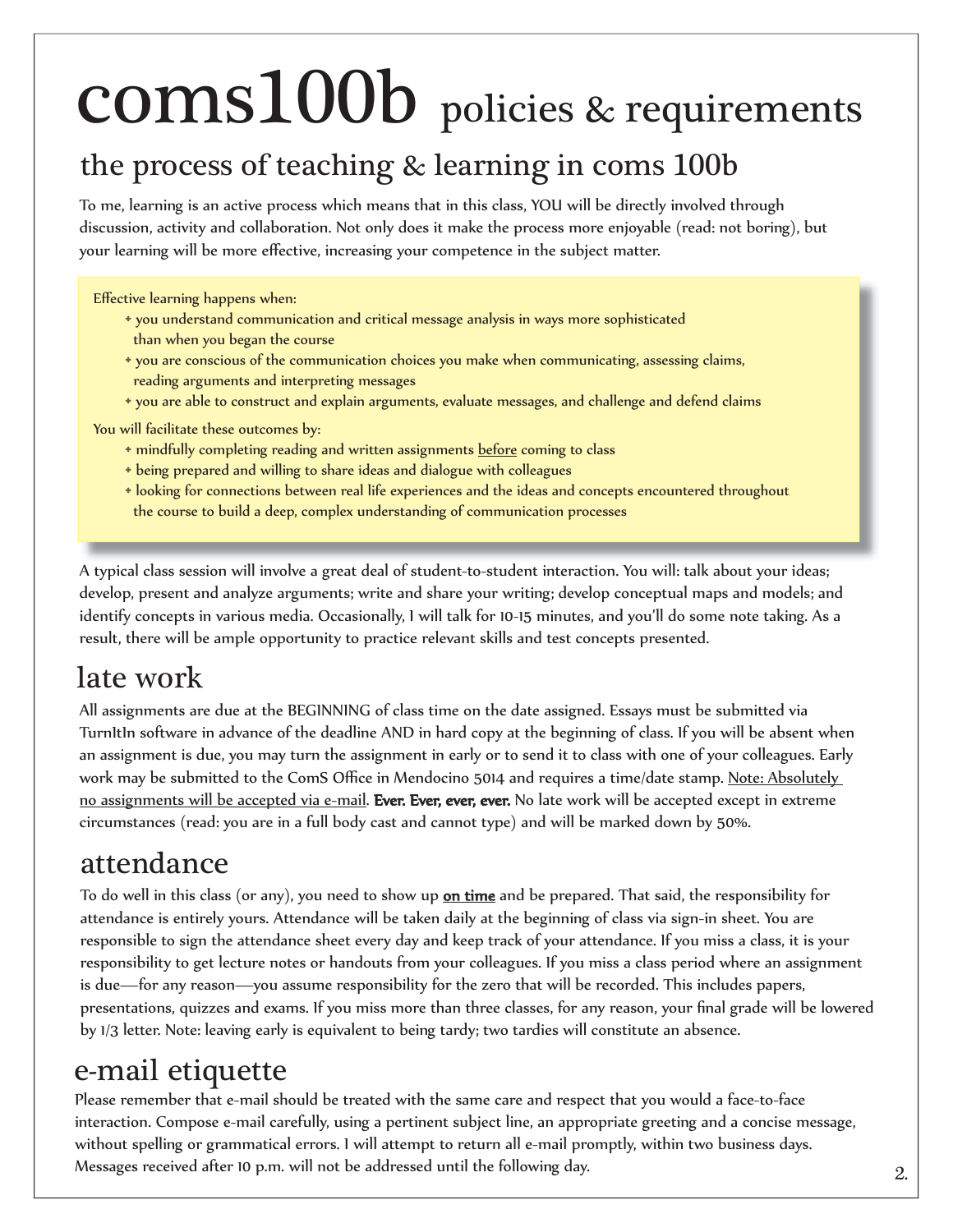# policies & requirements coms100b

#### classroom behavior & student conduct

Keeping the golden rule in mind, you should treat others as you wish to be treated. I intend to treat each student with respect, dignity and courtesy. I assume that your classmates and I will receive the same treatment from you. You are expected to arrive on time, fully prepared to actively engage in class discussion and activities. Active participation demonstrates your commitment to the learning process and enhances your understanding of the material.

I want to build a classroom climate that is comfortable for all. In a communication class, it is especially important to:

- display respect for all members of the classroom including the instructor and students
- pay attention to and participate in all class sessions and activities
- avoid unnecessary disruption during class time (e.g., talking, arriving late, reading the newspaper, surfing the internet, doing work for other classes, making/receiving cell phone calls, text messaging, etc.)
- avoid racist, sexist, homophobic or other negative language that may unnecessarily exclude members of our campus and classroom.

This is not an exhaustive list of behaviors; rather, it represent examples of the types of things that can have a dramatic impact on the class environment.

#### academic honesty, plagiarism and cheating

The very best way to fail this course? Plagiarize or cheat. Academic misconduct will result in, at the very least, a zero on the assignment in question, and may include a failing course grade and/or possible university sanctions. Please be aware that plagiarism is the stealing of ideas which happens when you use someone else's material (including words, figures, images, structure, style, etc.) without giving the creator proper credit. Note that "recycling" papers from other classes also falls under academic misconduct and will not be tolerated. All work completed for ComS 100b must be original. Please acquaint yourselves with the university's academic honesty policy, which can be found here: http://www.csus.edu/umanual/AcademicHonestyPolicyandProcedures.htm.

To assist with student learning, honesty, and integrity in our academic processes, you will be asked to submit your essays to Turnitin which will enable you to check your paper for citations and plagiarism. TurnItIn also allows me to compare your work with prior publications and papers. Details about how to use TurnItIn will be given in class.

### electronic devices

In order to create the best possible learning environment for you and your colleagues, electronic devices (e.g. ipods, laptops, cell phones, tablets) are not to be used in the classroom.

Specifically: Cell phones must be turned off and put away during class. If you choose to use your cell phone during class, you choose to forfeit 50 points from your final grade, each time. If you need to use your phone, no problem. Just step out in the hallway.

Also, the use of laptops—except for prescribed periods of time— is prohibited. If you believe you have special circumstances, please speak with me right away.

#### a social media-free zone

Research\* indicates that we have but two primary channels for receiving and interpreting information: visual and aural. These channels become overloaded easily when faced with too much stimuli or information, e.g., trying to facebook/instagram, "listen" to a lecture, take notes and pay attention to visual aids. Since meaningful learning involves actively engaging with content, limiting electronics in the classroom gives you an opportunity to involve yourself with the course material. Isn't that great?

\* Links to research are available on SacCT.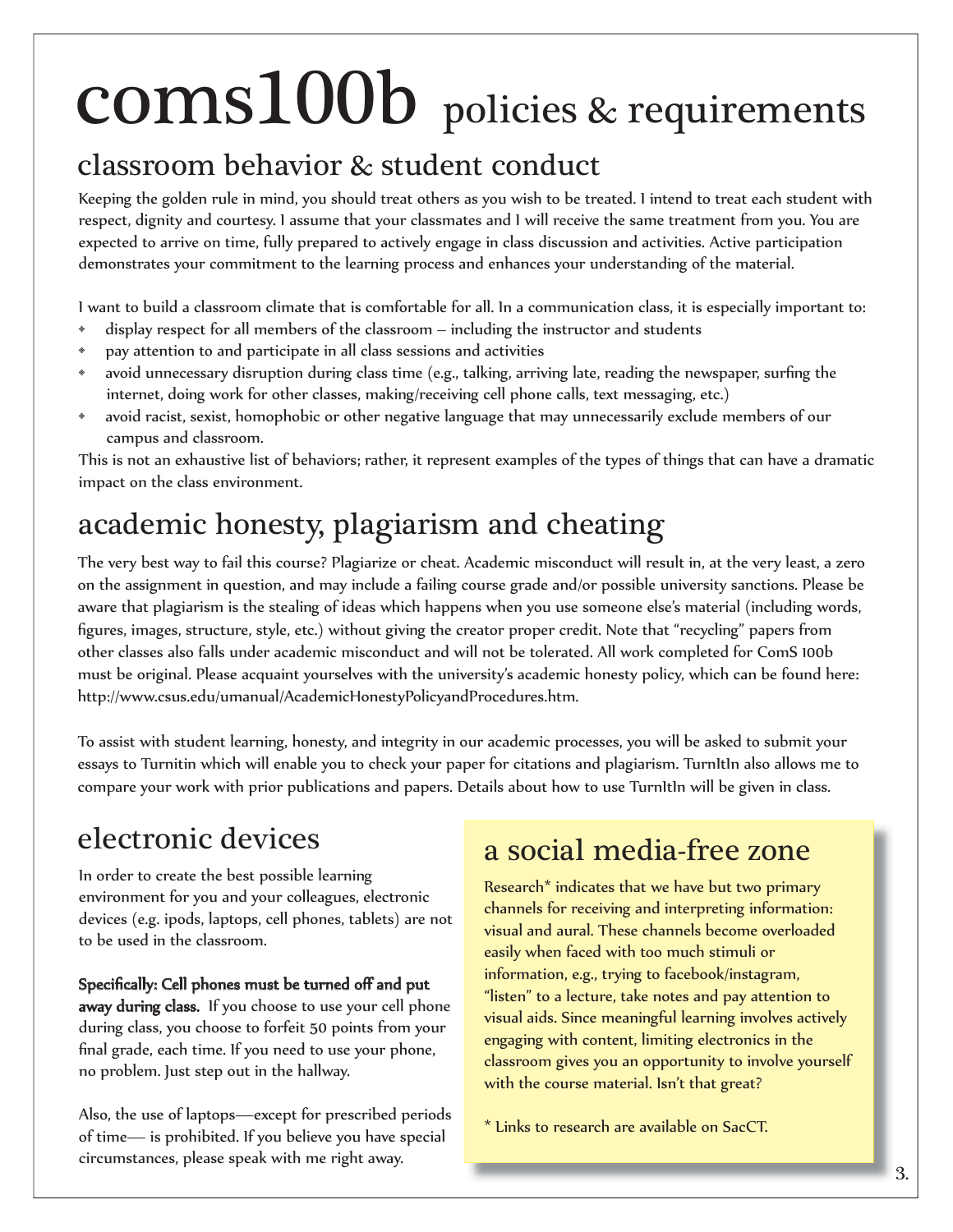## coms100b policies & requirements

#### assignments & evaluations

Throughout the semester, you will have the opportunity to earn 1,000 points. These points are distributed across the assignments listed below. Detailed criteria and requirements will accompany each assignment.

| A short analysis exercise designed to give me a baseline of your writing and critical analysis skills.    |  |  |  |  |
|-----------------------------------------------------------------------------------------------------------|--|--|--|--|
|                                                                                                           |  |  |  |  |
|                                                                                                           |  |  |  |  |
|                                                                                                           |  |  |  |  |
|                                                                                                           |  |  |  |  |
|                                                                                                           |  |  |  |  |
|                                                                                                           |  |  |  |  |
|                                                                                                           |  |  |  |  |
|                                                                                                           |  |  |  |  |
|                                                                                                           |  |  |  |  |
|                                                                                                           |  |  |  |  |
|                                                                                                           |  |  |  |  |
|                                                                                                           |  |  |  |  |
| These quizzes will cover material from the textbook and class sessions, and are designed to evaluate your |  |  |  |  |
| mastery of vocabulary and theory. (9 quizzes listed on syllabus; lowest quiz grade will be dropped)       |  |  |  |  |
|                                                                                                           |  |  |  |  |
|                                                                                                           |  |  |  |  |

#### assignment formatting

 $\overline{a}$ 

All written assignments (except in-class activities) must be typed AND stapled or they will be not accepted. Seriously. No staple = no points. Proper grammar, correct spelling and articulate writing style are imperative. Assignments neglecting these elements will receive lower grades as a result. Specific formatting requirements for written assignments include: **one-inch margins**, double-spacing and 12-point Times New Roman or Garamond font. Please also include a single-spaced header for each assignment that includes your name, the date, the class and section number, and the assignment on the right-hand margin. APA style will be required for citations/references only.

> Straight A. Student February 15, 2015 ComS 100b, Section 2 Essay #1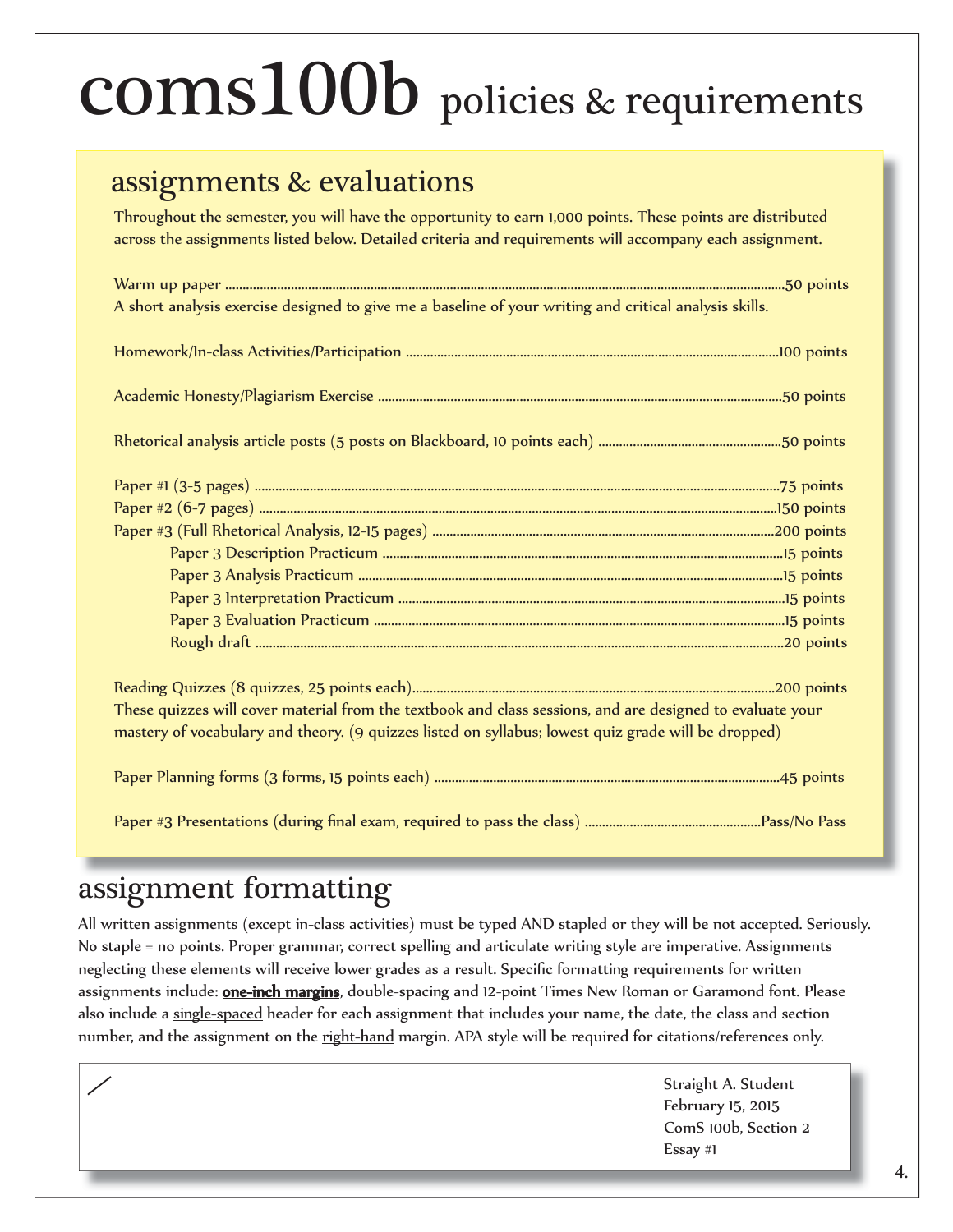## coms100b policies & requirements

### grading perspectives

Grades are part of the teaching and learning process. Keep in mind that you earn your grade based on how well your work meets class objectives, fulfills requirements and reflects the academic skills expected of college students. It is your responsibility to understand why you have achieved a certain grade and what steps can maintain or improve your grade (See "Grading Standards" on the following page).

#### returned assignments

I will do my best to return regular assignments to you seven days after you turn them in. Exams and papers may take up to two weeks. Grades will be posted to SacCT. Please make sure the score on your homework matches the score recorded on SacCT. If it doesn't, you must bring me the hard copy with handwritten score. It is in your best interest to keep ALL assignments until the semester ends in case there is an error on the SacCT grade book.

#### grading scale

94% +...............A 88% - 89%.....B+ 78% - 79%.....C+ 68% - 69%.....D+ < 60%.....F 90% - 93%.....A- 84% - 87%.....B 74% - 77%.....C 64% - 67%.....D

80% - 83%.....B- 70% - 73%.....C- 60% - 63%.....D-

### grading questions

If you have questions about a grade or evaluation, I am more than happy to speak with you. You will never, ever, ever, ever have a grade lowered because you raise concern or voice an inquiry about it. It is ALWAYS in your best interest to talk with me and ask how something was graded or what could be done to improve scores next time around (See "Grading Standards" for more information).

Please note I will not discuss grades for an assignment on the day I hand it back to you, nor will I discuss individual grades in the classroom. All such discussions will take place in my office at least one day after the grade has been received. If you wish to contest a grade, write out your argument clearly, concisely and completely, and bring it with you to the meeting. You have seven days to contest a grade from the time the assignment was handed back.

••• If you are concerned about your achievement in the course, please speak to me early and often. There is not much I can do to help when the semester is over! •••

#### an aside

As this is an upper division course, much of the discussion and activities will be centered around your questions, observations and contributions. As seasoned college students towards the end of your undergraduate education, it is expected that your work be polished and thought-provoking, and that you consistently engage with the material and assignments.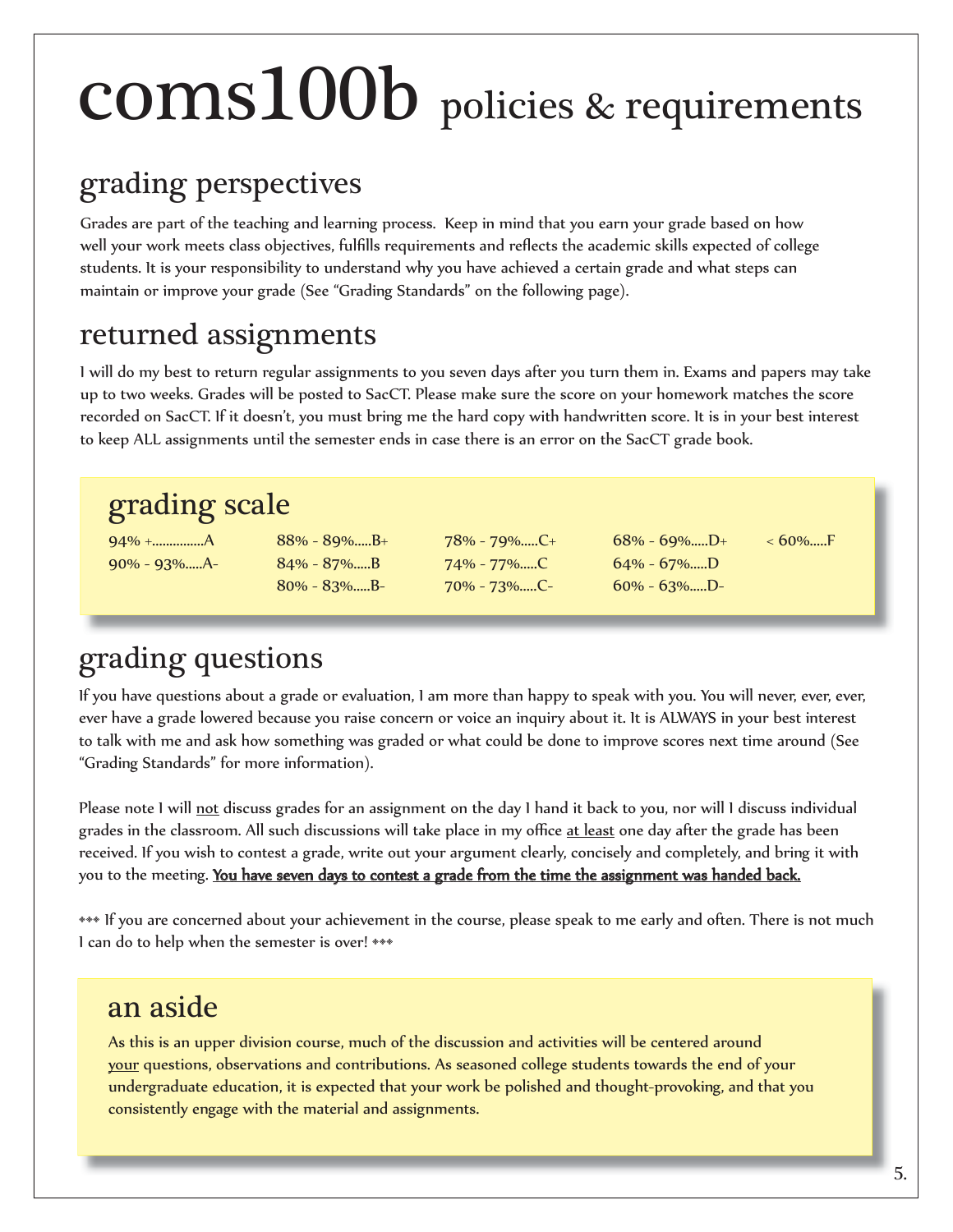## coms100b grading standards

#### A: Outstanding – Original, appropriate criticism of course concepts

"A" work constitutes superior handling of the mechanical and conceptual material covered in class. Not only will "A" work synthesize and interact with the ideas and materials covered, but it will also show some originality of thought, an unusual degree of clarity in expression, and an ability to contextualize ideas, explore implications, and/or raise meaningful questions. "A" serves as a reward for superior presentation of extremely diligent consideration given to conceptually complex work. Such quality of work is achievable, but it is not common.

B: Very Good – Thorough, appropriate synthesis of course concepts "B" work is marked by a timely completion of the assignment, demonstrating not only a grasp of the material under consideration, but the ability to synthesize and interact with that material, rather than simply repeat it. "B" work goes beyond minimum requirements outlined in the assignment, but not in a disorganized or rambling manner. Not every attempt to go beyond the minimum requirements will succeed. The grade of "B" represents work that is above average, having succeeded by surpassing the standard requirements in the quality of the finished product.

#### C: Adequate – Solid comprehension of course concepts

"C" work is marked by timely completion of the assignment, demonstrating a solid grasp of the material. "C" is the standard grade and all assignments are made with this in mind. Assume that fulfilling all aspects of the assignment well will result in a C. If you are looking for a grade higher than

### grading standards

If you have questions about these standards or any aspect of a particular assignment, please speak with me! Stop by office hours, send me an email, call me on the phone, release<br>a homing pigeon, throw up a signal a homing pigeon, the phone, release<br>ignal...<br>ignal... signal...

this, you will have to go beyond the minimum requirements outlined in the assignment. (Please note, that "going beyond" the minimum does NOT generally entail things like fancy cover sheets, colored fonts, or exceeding the assigned length of the assignment. "Going beyond" almost always applies to the conceptual concerns of the course, fine tuning clarity of expression, etc.)

#### D: Poor – Lack of understanding/Assignment does not meet most requirements

"D" is given for work that meets the requirements established, but demonstrates serious flaws either in conceptual formation or mechanical limits. "D" work could be seen in, for example, a good idea expressed very poorly or, conversely, a well-written paper that actually says nothing. "D" work: requires major revision; strays from or confuses audience and purpose; lacks substantive development; is overly generalized or uses facts that have questionable credibility; is formatted or designed in a way that is confusing or misleading; demonstrates an inconsistent or sometimes muddled style; demonstrates unsatisfactory mastery of standard written English where required.

#### F: Fails – Does Not Meet Assignment Requirements

"F" is given for an assignment that fails to meet the mechanical or conceptual requirements of university work. Mechanical requirements would be matters such as turn-in times, length of assignment, grammatical concerns, focus of assignment, etc. Conceptual matters would revolve around the comprehension of ideas and relationships between ideas. "F" work: fails to meet most of the stated assignment requirements; lacks focus on a subject or appropriate audience; includes unsatisfactory format; includes content that is weak, poorly developed, inadequate; lacks logical connections between ideas, sentences, paragraphs; lacks consistency in style and tone; demonstrates habitually poor writing skills where required.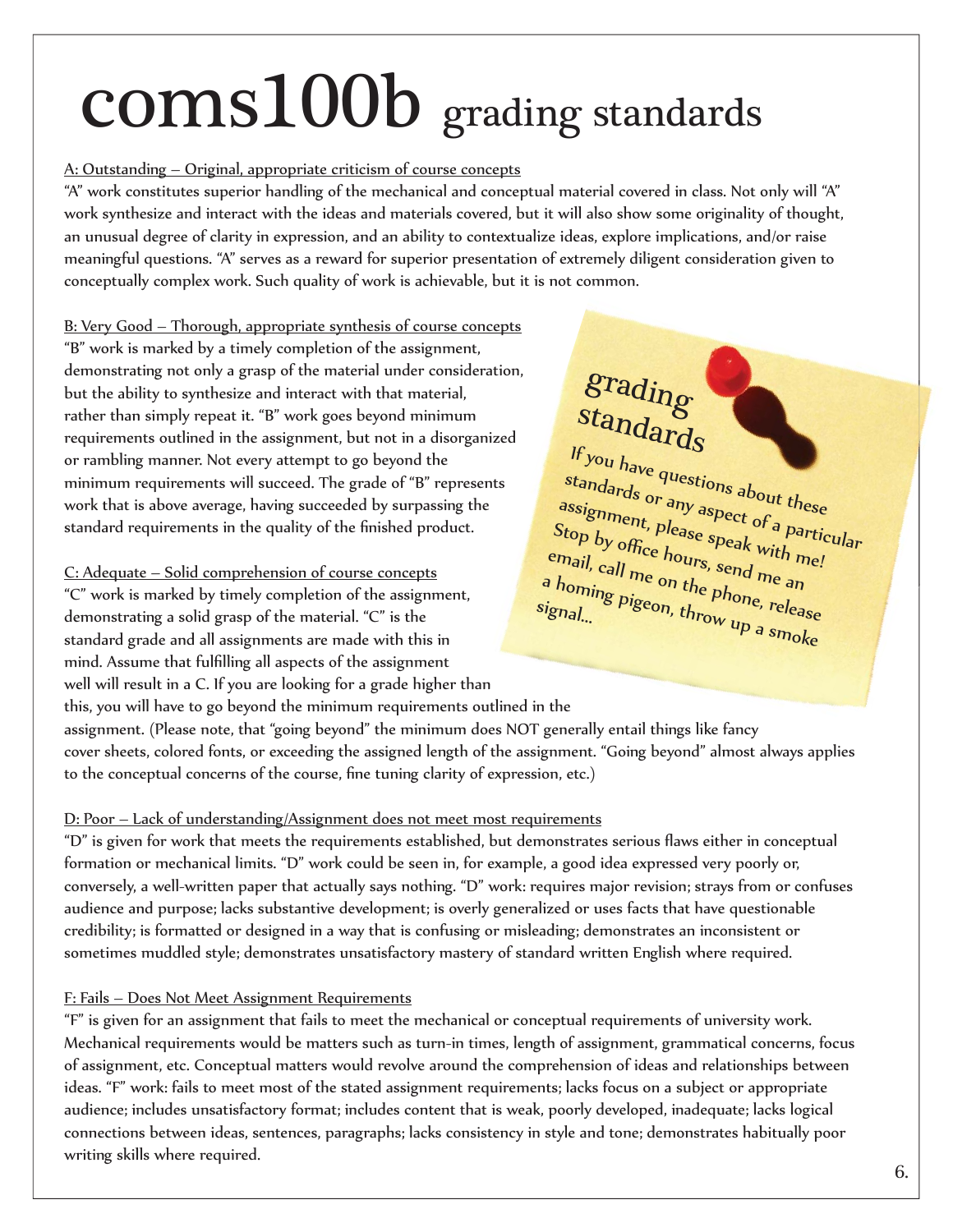## coms100b resources

#### violence and sexual assault support services

Title IX makes it clear that violence and harassment based on sex and gender are Civil Rights offenses subject to the same kinds of accountability and the same kinds of support applied to offenses against other protected categories such as race, national origin, etc. If you or someone you know has been harassed or assaulted, you can find the appropriate resources via the Sac State Violence and Sexual Assault Services Program. More information: https:// shcssacstate.org/wellness-promotion/violence-sexual-assault-support-services, Sac State Victim Advocate: 916-278- 3799, Student Health and Counseling: 916-278-6461; Office of Student Conduct: 916-278-6060

#### writing resources

If you need help with your writing, please visit the Writing Center in Room 128 of Calaveras Hall, just west of Mendocino Hall between Douglas and Alpine halls. Students may sign up for tutoring once per week and appointments must be scheduled in person. For more information, call 916-278-6356 or visit: http://www.csus.edu/ writingcenter/

#### unique academic needs/disabilities

If you have a disability or unique academic need and require assistance, please inform me as soon as possible so that I may accommodate you. You will need to provide disability documentation to the Office of Services to Students with Disabilities, Lassen Hall 1008. To learn about resources available, please visit their web site at: http://www.csus.edu/ sswd/ or call 916-278-7239.

#### academic support services

Various services are available on campus to support to your academic career, including counseling, tutoring and career advisement. For more information, please visit the Academic Support Services web site at: http://www.csus. edu/studentresources/.

### library databases

A multitude of periodical databases are available via the library web site to help you with your academic career and writing every single paper in this course. You will find "Communication & Mass Media Complete" especially helpful for any Communication Studies courses you take (especially this one!). Visit: http://library.csus.edu/ to learn more.

#### incompletes

Incompletes will only be considered due to an extreme personal situation. In that case, you must provide a compelling reason and substantive documentation that justifies an incomplete grade. At that same time, you must also provide a concise plan and time-line for completing the course. I will then determine if your situation meets the requirements for an incomplete grade.

### SacCT/blackboard

Course announcements and assignments are distributed in large part via SacCT/Blackboard. You are required to check this site frequently for e-mails, assignments and updates. It is vital that you become familiar with this technology immediately not only for success in this course, but in your other courses as well.

#### caveat

I reserve the right to update or change portions of this syllabus in order to make the class a better experience for everyone. You are invited to make suggestions at any time. Any changes will be posted to SacCT.